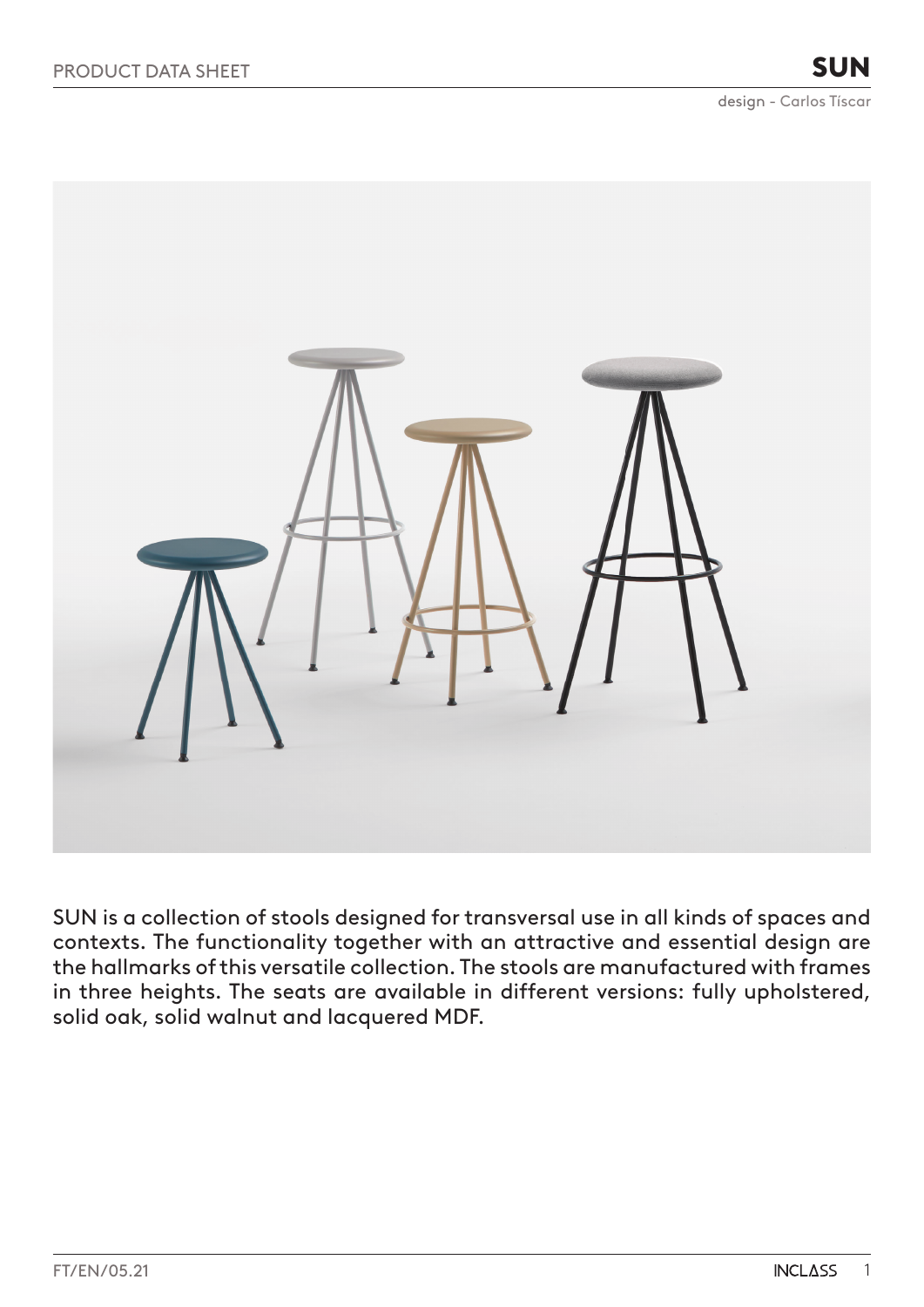## ECOLOGY

Product environmental data sheet [+info](https://inclass.es/wp-content/files_mf/1623665461FM_SUN_ENG.pdf)

INCLASS production processes are certified according to environmental ISO 14001 quality standards and are carried out through the reduction of waste and energy consumption in order to minimise any impact on the environment.

ISO 14001 certificate [+info](https://inclass.es/wp-content/files_mf/1589894317INCLASS_ISO14001_2019.pdf)

## QUALITY STANDARDS

### ISO 9001 certificate [+info](https://inclass.es/wp-content/files_mf/1587536904INCLASS_ISO9001_2019.pdf)

The quality management system of INCLASS is certified in accordance with ISO 9001 in all the design, manufacturing and sales procedures of its products.

## ANSI/BIFMA X5.1:2017.

*INCLASS products have been extensively tested to exceed industry testing standards at AIDIMME. AIDIMME is member of the European network INNOVAWOOD and its testing laboratories are accredited by ENAC.*

## WARRANTY

5 years

## FINISHES

Finishes book [+info](https://inclass.es/wp-content/files_mf/1580129466SUNSwatchBook.pdf)

**Upholstery:** All fabrics and leathers indicated in the finishes book.

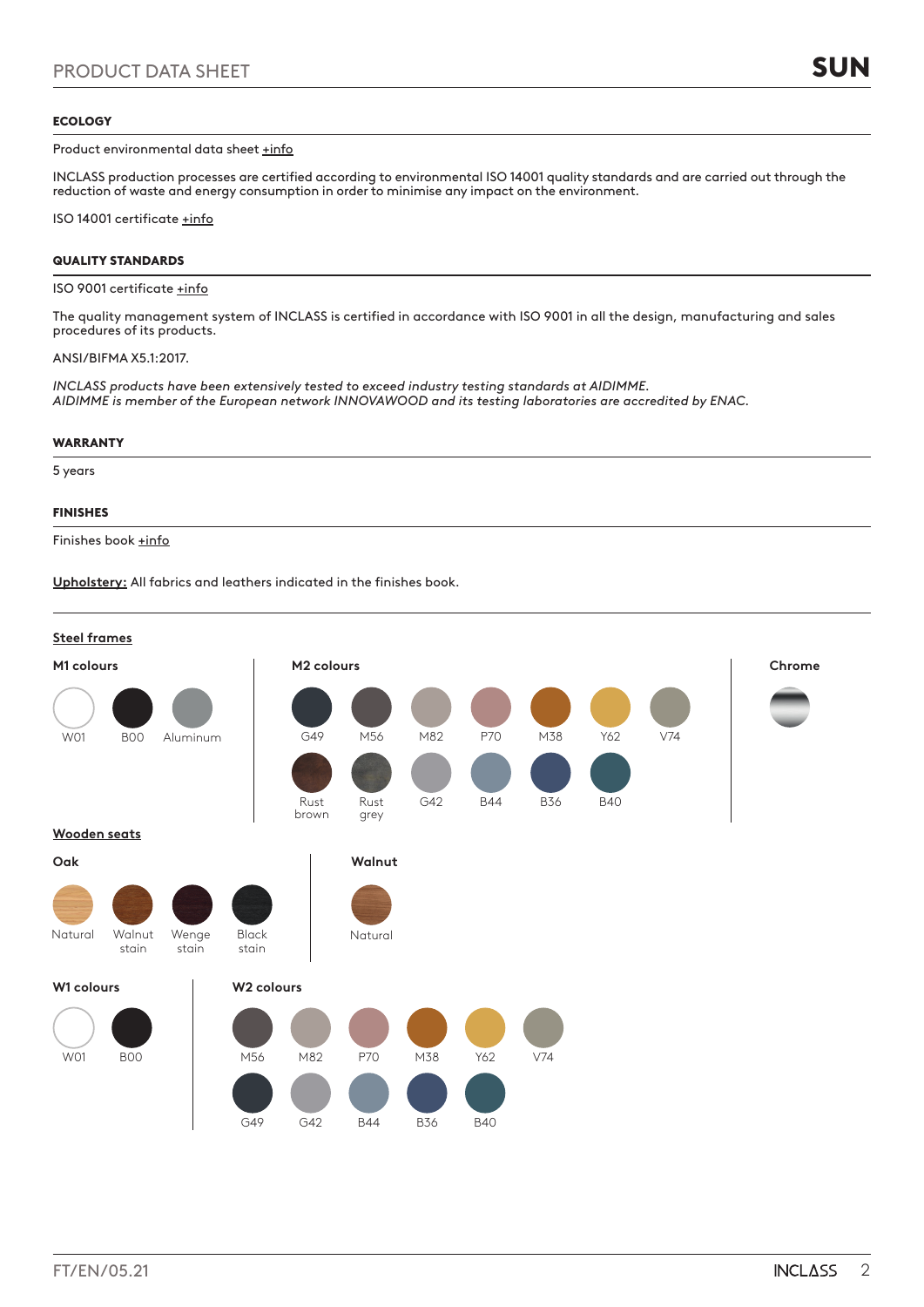## Stool H.75cm (wooden seat) and the state of the state of the code: SUN0030 Code: SUN0030

| $\overline{\mathbb{M}}$<br>Seat finishes: available in solid oak and walnut in any of the finishes or lacquered in<br>colours W1 and W2 from the wood swatch card.<br>Steel base finishes: polyester powder coated in colours M1, M2 and chrome from the |  |
|----------------------------------------------------------------------------------------------------------------------------------------------------------------------------------------------------------------------------------------------------------|--|
|                                                                                                                                                                                                                                                          |  |
| metallic swatch card.                                                                                                                                                                                                                                    |  |
| Glides: plastic glides as standard. Plastic glides with felt are available with an upcharge.                                                                                                                                                             |  |



| Stool H.75cm (upholstered seat) |                                                                                                                                                                                                                                                                                                                                                       | Code: SUN0040                                         |  |  |  |
|---------------------------------|-------------------------------------------------------------------------------------------------------------------------------------------------------------------------------------------------------------------------------------------------------------------------------------------------------------------------------------------------------|-------------------------------------------------------|--|--|--|
|                                 | Stool H.75cm with upholstered seat and 4 leg steel base.<br>Upholstery: available in all the materials indicated in the finishes book.<br>Steel base finishes: polyester powder coated in colours M1, M2 and chrome from the<br>metallic swatch card.<br>Glides: plastic glides as standard. Plastic glides with felt are available with an upcharge. |                                                       |  |  |  |
| Ø33,5                           | 1 unit                                                                                                                                                                                                                                                                                                                                                | COM 140cm / per unit<br>60cm<br>1 unit                |  |  |  |
| 75<br>$\overline{50}$<br>31.5   | 6,9 kg<br>5,1kg<br>Box<br>KG<br>$0.21 \text{ m}^3$                                                                                                                                                                                                                                                                                                    | 50cm<br>8 or more units<br>* COM will be priced as G2 |  |  |  |

| Stool H.62cm (wooden seat) | Code: SUN0130                                                                                                                                               |
|----------------------------|-------------------------------------------------------------------------------------------------------------------------------------------------------------|
|                            | Stool H.62cm with wooden seat and 4 leg steel base.<br>Seat finishes: available in solid oak and walnut in any of the finishes or lacquered in              |
|                            | colours W1 and W2 from the wood swatch card.<br>Steel base finishes: polyester powder coated in colours M1, M2 and chrome from the<br>metallic swatch card. |
|                            | Glides: plastic glides as standard. Plastic glides with felt are available with an upcharge.                                                                |

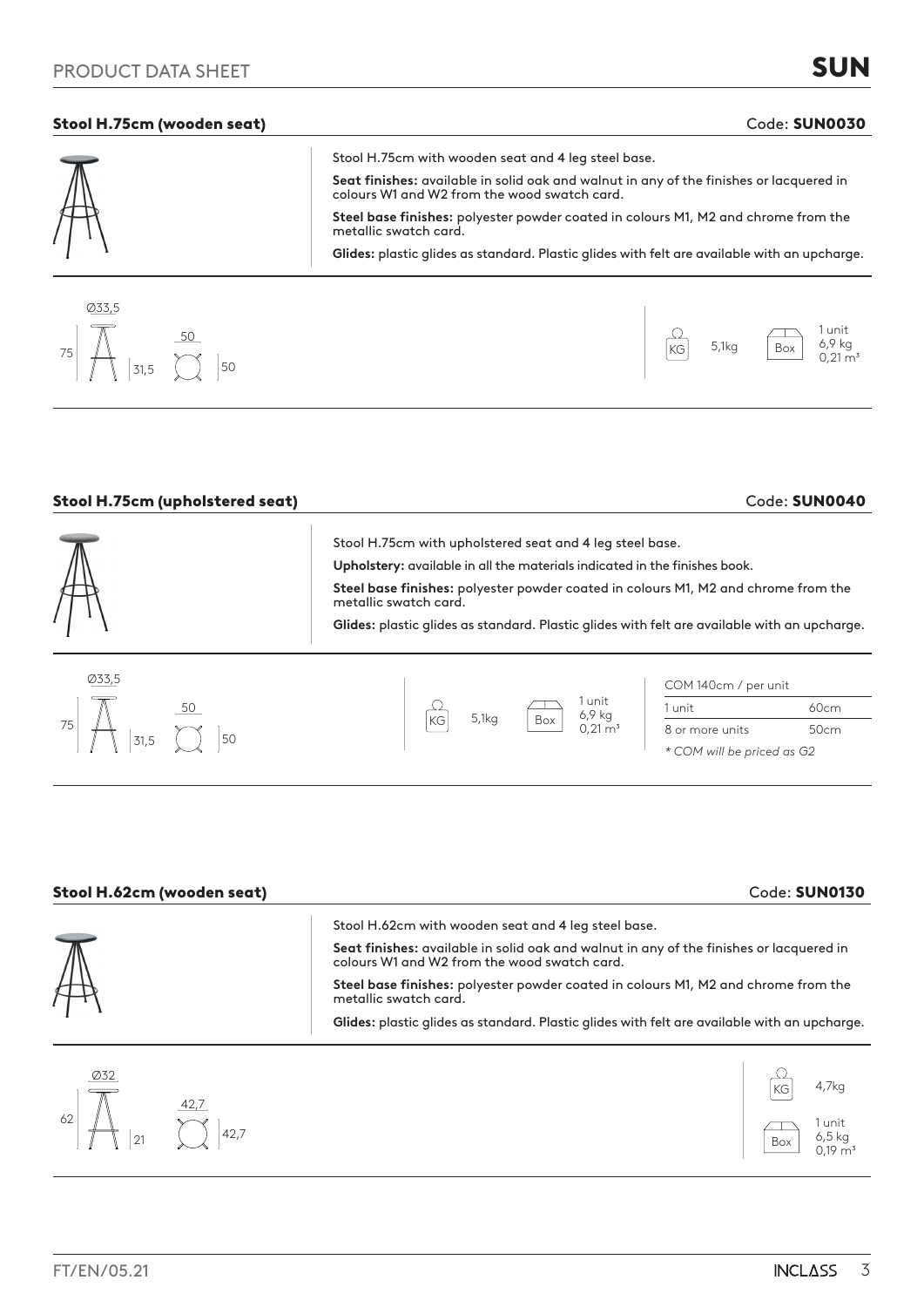# PRODUCT DATA SHEET

## Stool H.62cm (upholstered seat) Code: SUN0140

 $\overline{1}$ 

|                         | Stool H.62cm with upholstered seat and 4 leg steel base.                                                    |
|-------------------------|-------------------------------------------------------------------------------------------------------------|
| $\overline{\mathbb{N}}$ | Upholstery: available in all the materials indicated in the finishes book.                                  |
|                         | Steel base finishes: polyester powder coated in colours M1, M2 and chrome from the<br>metallic swatch card. |
|                         | Glides: plastic glides as standard. Plastic glides with felt are available with an upcharge.                |
|                         |                                                                                                             |



| Stool H.42cm (wooden seat) | Code: SUN0230                                                                                                                                                                                                                                                                                                                                                                                                 |  |  |  |
|----------------------------|---------------------------------------------------------------------------------------------------------------------------------------------------------------------------------------------------------------------------------------------------------------------------------------------------------------------------------------------------------------------------------------------------------------|--|--|--|
|                            | Stool H.42cm with wooden seat and 4 leg steel base.<br>Seat finishes: available in solid oak and walnut in any of the finishes or lacquered in<br>colours W1 and W2 from the wood swatch card.<br>Steel base finishes: polyester powder coated in colours M1, M2 and chrome from the<br>metallic swatch card.<br>Glides: plastic glides as standard. Plastic glides with felt are available with an upcharge. |  |  |  |
| 032<br>36,8<br>42<br>36,8  | 3,3kq<br>2 units<br>$84$ kg                                                                                                                                                                                                                                                                                                                                                                                   |  |  |  |

| Stool H.42cm (upholstered seat) |                                                                                                                                                                                                                                                                                                                                                                                                    |                   |                                                 | Code: SUN0240 |
|---------------------------------|----------------------------------------------------------------------------------------------------------------------------------------------------------------------------------------------------------------------------------------------------------------------------------------------------------------------------------------------------------------------------------------------------|-------------------|-------------------------------------------------|---------------|
|                                 | Stool H.42cm with upholstered seat and 4 leg steel base.<br>Seat finishes: available in all the fabrics and leathers from the sample book. Also with<br>fabrics supplied or specified by the customer upon approval.<br>Upholstery: available in all the materials indicated in the finishes book.<br>Glides: plastic glides as standard. Plastic glides with felt are available with an upcharge. |                   |                                                 |               |
| <b>Ø32</b><br>36,8              |                                                                                                                                                                                                                                                                                                                                                                                                    | 3,3kg             | COM 140cm / per unit<br>1 unit                  | 60cm          |
| 42<br>36,8                      |                                                                                                                                                                                                                                                                                                                                                                                                    | 2 units<br>8,4 kg | 8 or more units<br>$*$ COM will be priced as GO | 50cm          |

8 or more units 50cm *\* COM will be priced as G2*

2 units  $8,4$  kg  $0.24 \text{ m}^3$ 

Box

2 units 8,4 kg  $0,24 \, \text{m}^3$ 

Box